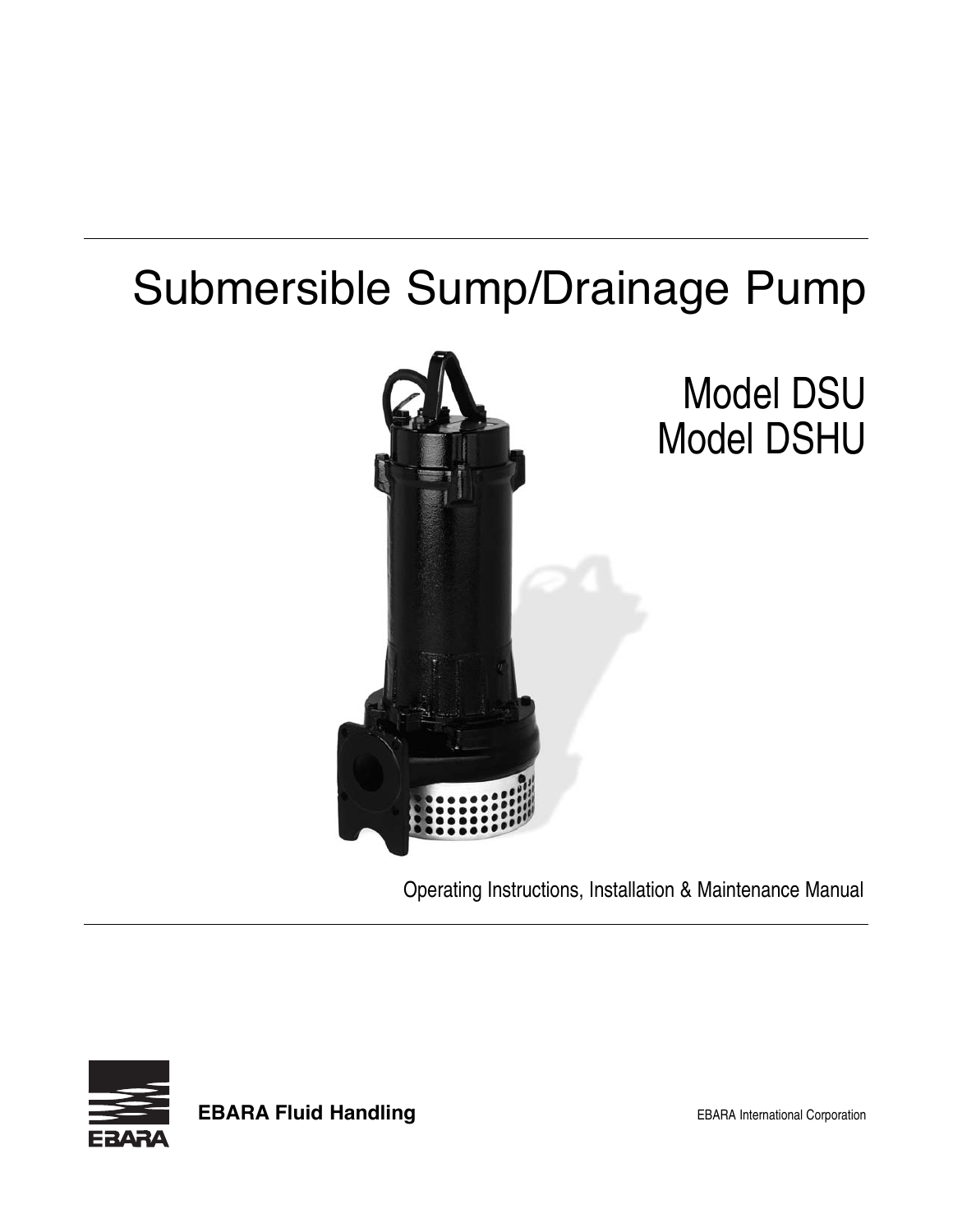#### **Contents**

| <b>Section</b> |  |
|----------------|--|
|                |  |
|                |  |
|                |  |
|                |  |
|                |  |
|                |  |
|                |  |

#### **Safety Information and Introduction**

### **warning**



before handling this pump, always disconnect the power first. Do not use sparkable electrical devices or flames in a septic (gaseous) or possible septic sump.



Do not work under heavy suspended objects unless there is a positive support under it to stop its fall in event of sling or hoist failure. Disregard of this warning could result in personal injury.

This pump should only be serviced by qualified or factory trained personnel.

### **A** CAUTION

This instruction manual includes necessary items for installation, operation, and maintenance. Read this manual carefully to ensure correct installation, operation, and maintenance.

be sure to keep this instruction manual on hand for future reference.

Design of this EBARA pump is based on superior engineering and long experience. To prevent trouble and provide satisfactory operation and long life, it is important to understand the EBARA pump thoroughly by careful study of this manual. If any questions arise regarding this manual, please direct them to EBARA INTERNATIONAL CORPORATION.

#### **Specifications**

### **A** CAUTION

be careful not to exceed the given specifications in the use of your products.

Check the nameplate for your pump's head (HEaD), discharge volume (CaPaCITY), speed (SPEED), motor voltage and current. Other specifications are noted in the chart below.

| <b>Item</b>                |             | <b>Specifications</b>                          |                                                       |  |
|----------------------------|-------------|------------------------------------------------|-------------------------------------------------------|--|
|                            |             | Model DSU                                      | Model DSHU                                            |  |
| Type                       |             | Sewage, waste water, miscellaneous drain water |                                                       |  |
| Liquid handled             | Temperature | 32 - 122° F                                    | Motor: 1/2, 1HP: 32-158° F<br>Motor: 2-5HP: 32-176° F |  |
|                            | Casing      | Cast iron                                      |                                                       |  |
| <b>Materials</b>           | Impeller    | Cast iron                                      |                                                       |  |
|                            | Shaft       | 403 stainless steel                            |                                                       |  |
| Motor type                 |             | Air-filled submersible motor                   |                                                       |  |
| Shaft seal lubrication oil |             | Turbine No. 32 ISO VG - 32                     | Rotaly compressor oil A                               |  |
| Maximum water depth        |             | 65 <sub>ft</sub>                               | 65 ft                                                 |  |
| Installation               |             | Floor mounted                                  |                                                       |  |

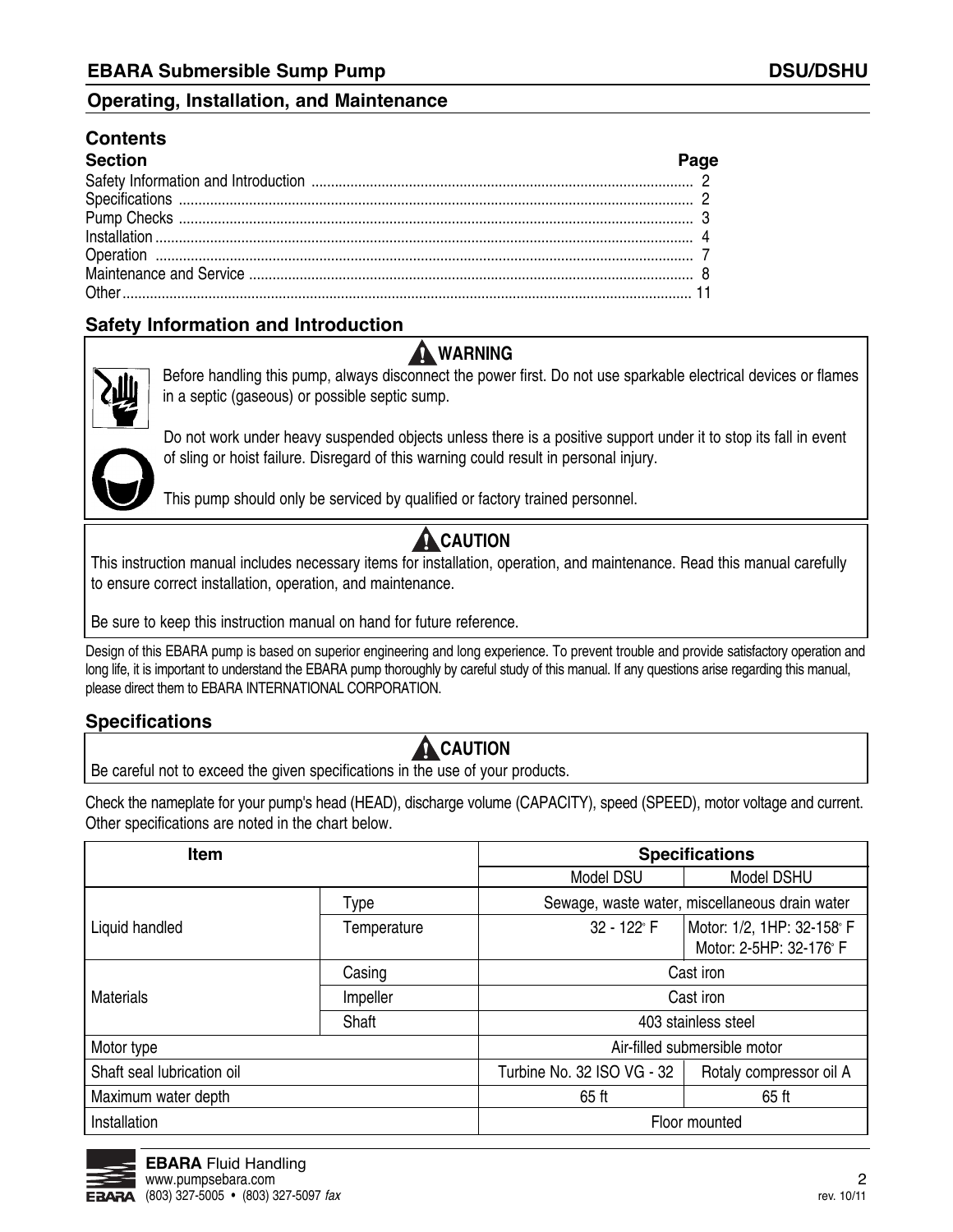#### **Pump Checks**

- **1. Check the following points upon receipt of your pump:**
- (1) Check the name plate to confirm that it is the pump ordered.
- (2) Ensure that the pump voltage is the same as the power at your location.
- (3) Check oil level at oil plug.
- (4) Check that all plugs and fastening bolts are properly tightened.
- (5) Check that the pump has not been damaged and the cable glands and cables are in a satisfactory condition.
- (6) Check accessories and spare parts against the packing list.
- (7) Check that the impeller turns smoothly by hand.

#### **2. Precautions when operation is suspended:**

(1) If operation is to be suspended for 30 days with the pump immersed in water, measure the insulation resistance of the motor.

If resistance is over 1 mega ohm, operate pump to prevent rust from developing on moving parts. Follow the instructions under OPEraTION when pump operation is to be resumed.

(2) For dry storage, clean out pump and store in a dry place. Follow the instructions under INSTALLATION and OPERATION when pump operation is to be resumed.

#### **Installation**

**1. Check the following before beginning installation:**



### **warning**

before insulation resistance measurement, always disconnect the power first.

all electrical work should be performed by a qualified electrician and all national and local electrical codes must be observed.

## **ACAUTION**

When measuring the insulation resistance with meggar for motor windings do not test overload protection.

Overload protection is MOTOr PrOTECTION (aUTO-CUT) that is used for up to 5HP; the motor still could have power to it if aUTO-CUT is kicked out.

Insulation resistance measurement:

(1) For three phase motor:

With the motor and cable (excluding the power supply connections) immersed in water, use a meggar to measure the insulation resistance between the ground wire and each phase of the motor.

(2) For single phase motor:

Use a megger to measure the insulation resistance betweeb each wire and grounding wire.

## **A** CAUTION

Measure the insulation resistance. The value should be more than 1 mega ohm. While making the measurement, keep the power supply cable off the ground.

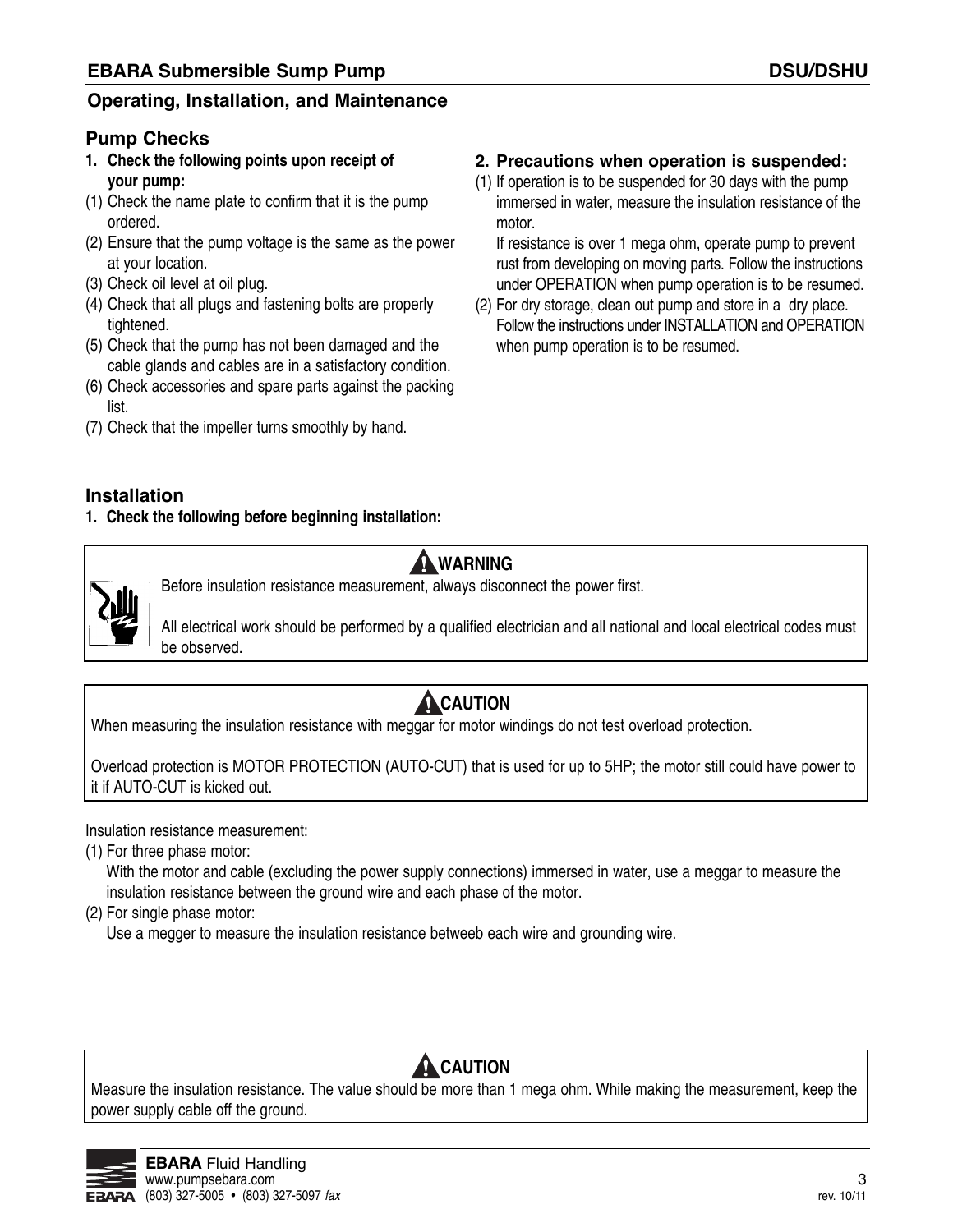#### **Installation**

#### **2. Pump Installation**

### **warning**



When lifting the pump, use appropriate crane (or hoist) and lift system, check position and tightness of lift system so that weight of the pump is not UNBALANCED.

Failure to observe this precaution can result in serious accidents.

Handle the cables very carefully. If they are bent or pulled excessively, the cable and the moulded seal may be damaged, resulting in insulation failure. Also, care is needed to protect cable ends against water intrusion.

## **A** CAUTION

Before installation check rotation. Correct rotation is clockwise when viewed from top of motor. Read ELECTRICAL WIRING.

- 1. Clean the installation area.
- 2. Under no circumstances should the cable be pulled while the pump is being transported or installed. Attach a chain or rope to the grip and install the pump.
- 3. This pump must not be installed on its side. Ensure that it is installed upright on a secure base.
- 4. Install the pump at a location in the tank where there is the least turbulence.
- 5. If there is a flow of liquid inside the tank, support the cable where appropriate (See Fig. 1).
- 6. Install piping so that air will not be entrapped. If piping must be installed in such a way that air pockets are unavoidable, install an air release valve wherever such air pockets are most likely to develop.
- 7. Do not permit end of discharge piping to be submerged, as backflow will result when the pump is shut down.
- 8. Non-automatic pumps (model DSU, DSHU) do not have an automatic operating system based on built-in floats. Do not operate the pump for a long time with the water level near the minimum operating level as the automatic cut-off switch incorporated inside the motor will be activated.

To avoid dry operation, install an automatic operating system, as shown in Fig. 2 and maintain a safe operating water level.





|        | гıy. z    |         |
|--------|-----------|---------|
| Size   | Output    |         |
| (inch) | (HP)      | (inch)  |
| 2      | $1/3 - 5$ | 4 1/8   |
|        | $1-2$     | 4 15/16 |
| 3      | $3 - 5$   | 61/8    |

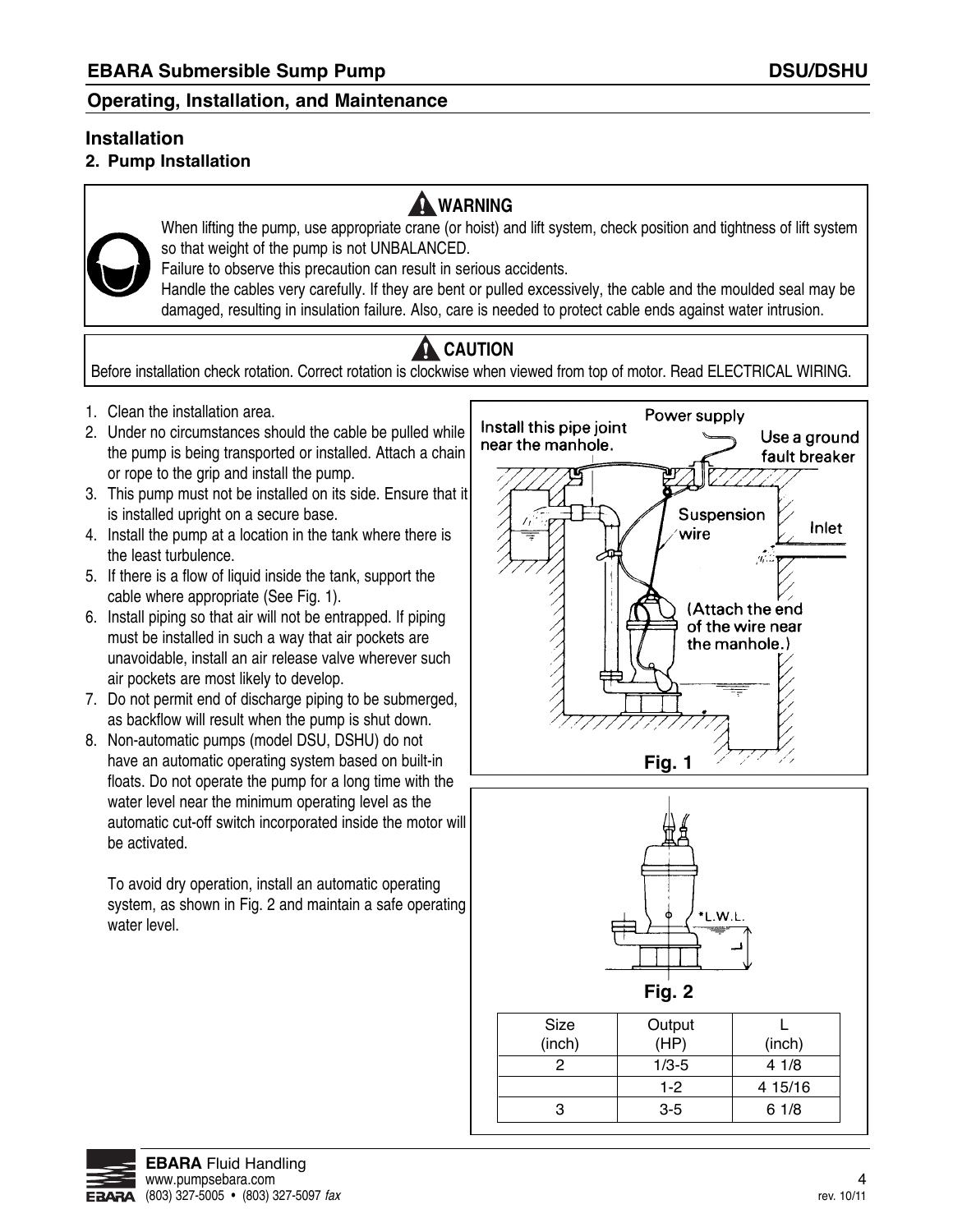### **warning**

Check that the power is locked off and disconnected before working on pump. all electrical work should be performed by a qualified electrician and all national and local electrical codes must be observed.

### **Three Phase**

**• Model DSU**



#### **Three Phase – Hot Water Type • Model DSHU**



![](_page_4_Picture_11.jpeg)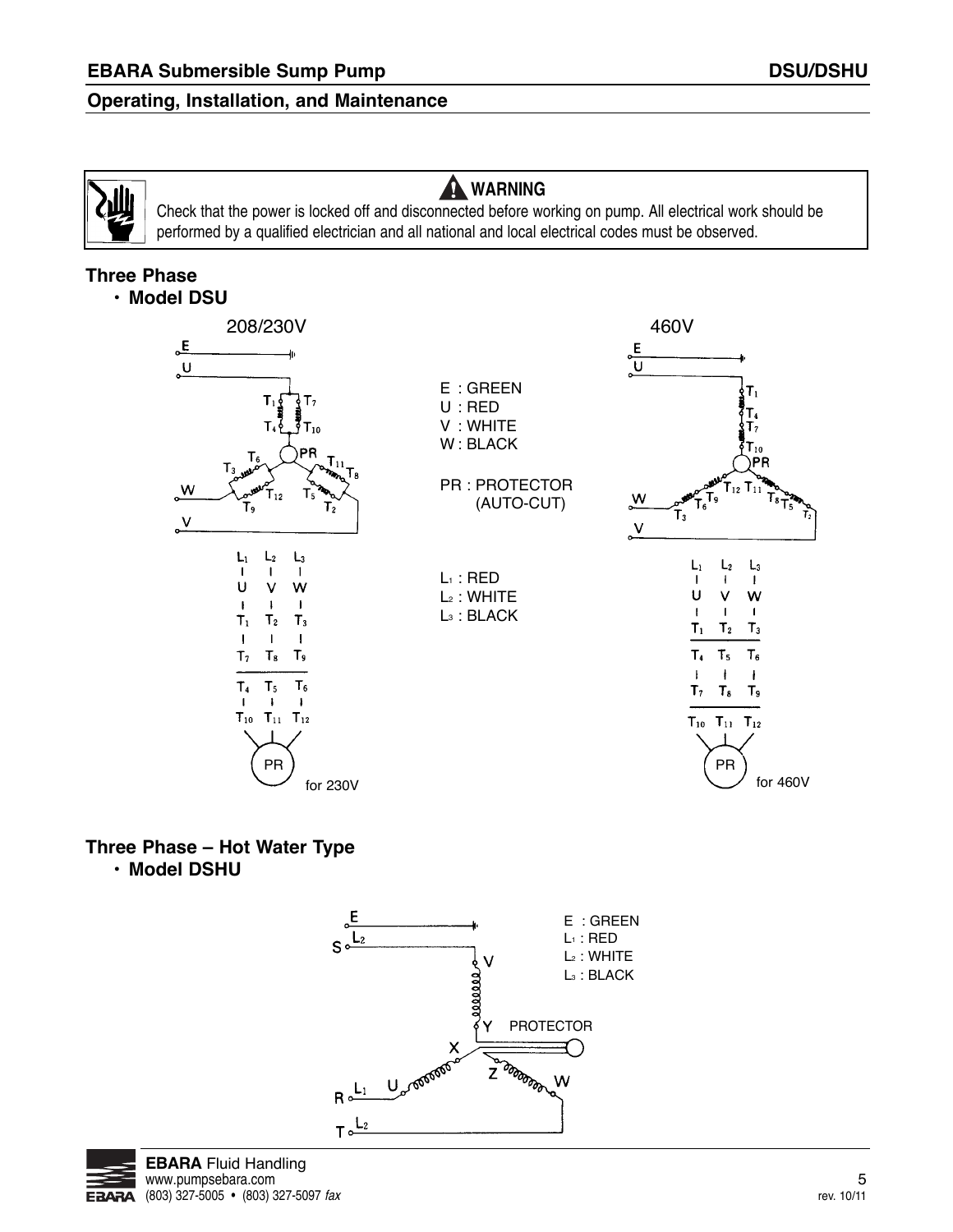#### **Installation**

(2) Cable

- a) Never let the end of the cable contact water
- b) If the cable is extended, do not immerse the splice in water.
- c) Fasten the cable to the discharge piping with tape or vinyl strips.
- d) Install the cable so that it will not overheat. Overheating is caused by coiling the cable and exposing it to direct sunlight.
- (3) Grounding

As shown in Fig. 4 ground the green wire (label E). Under no circumstances should the green wire be connected to the power supply.

(4) Use short circuit breakers to prevent danger of electrical shock.

![](_page_5_Figure_11.jpeg)

![](_page_5_Figure_12.jpeg)

#### **Operation**

#### **1. Before starting the pump:**

(1) after completing installation, measure the insulation resistance again as described in INSTaLLaTION.

(2) Check water level.

If the pump is operated continuously for an extended period of time in a dry condition or at the lowest water level, the motor protector (less than 10HP) will be activated.

Constant repetition of this action will shorten pump service life. Do not start the pump again in such a situation until after the motor has completely cooled.

#### **2. test operation:**

### **A** CAUTION

Check rotation. Correct rotation is clockwise when viewed from top of motor. Pump should be started with gate valve closed, and then the operator should open the valve gradually.

#### (1) Model DSU, DSHU

- a) Turn the operating switch on and off a couple of times to check for normal pump start.
- b) Check the direction of rotation. If discharge volume is low or unusual sounds are heard when the pump is operating, rotation has been reversed. When this happens, reverse two of the three wires.
- c) Check amperage, voltage, and head pressure.

#### **Maintenance and Service**

![](_page_5_Picture_27.jpeg)

### **warning**

Disconnect power cable from power source before servicing unit.

Normal maintenance should be done by qualified personnel.

Check pressure, output, voltage, current, vibration, and other specifications. Unusual readings may indicate a problem requiring immediate service. Contact your local EBARA INTERNATIONAL CORPORATION representative as soon as possible.

![](_page_5_Picture_32.jpeg)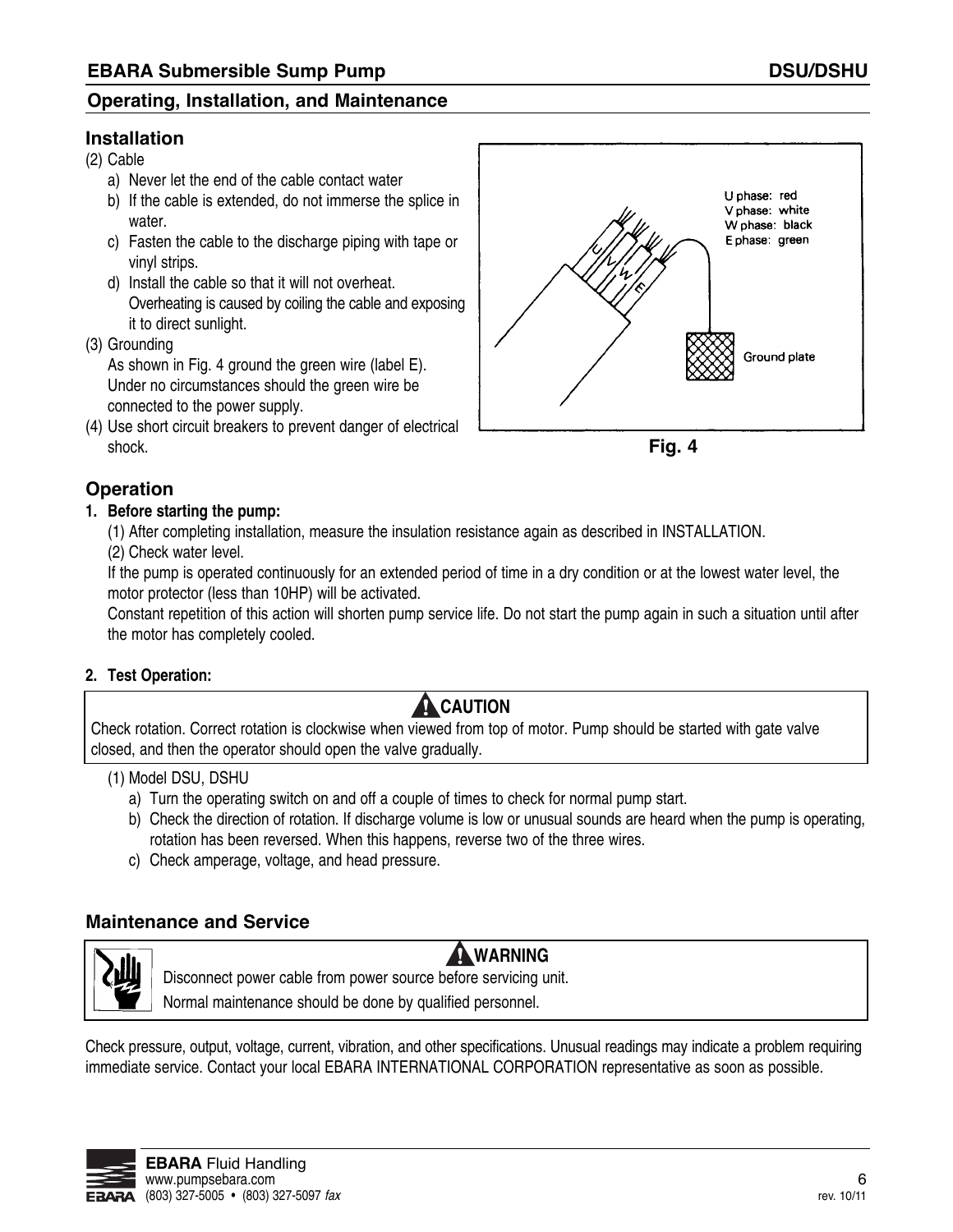#### **Maintenance and Service**

#### **1. Daily inspections:**

(1) Check current and ammeter fluctuation daily. If ammeter fluctuation is great, even though within the limits of pump rating, foreign matter may be clogging the pump. If the quantity of liquid discharged falls suddenly, foreign matter may be blocking the suction inlet.

#### **2. Regular inspections:**

(1) Monthly inspections

Measure the insulation resistance. The value should be more than 1 mega ohm. If resistance starts to fall rapidly even with an initial indication of over 1 mega ohm, this may be an indication of trouble and repair work is required.

(2) Every 6 months

Check the mechanical seal every six months. If you notice water mixed with the oil or cloudy texture of the oil, these may be indications of a defective mechanical seal requiring replacement. The service life of the mechanical seal can be prolonged by replacing the oil in the mechanical seal chamber once a year. When replacing the oil, lay the pump on its side, with filler plug on top as shown in Fig. 5.

![](_page_6_Figure_11.jpeg)

![](_page_6_Figure_12.jpeg)

| НP      | Oil      |  |  |  |
|---------|----------|--|--|--|
| 1/3     | 4 ozs    |  |  |  |
| 1/2     | 6 ozs    |  |  |  |
|         | 6 იzs    |  |  |  |
| 2       | $12$ ozs |  |  |  |
| 3       | 57 ozs   |  |  |  |
| 5       | 57 ozs   |  |  |  |
| rahla 1 |          |  |  |  |

#### **Table 1**

#### (3) Yearly preventive maintenance

Conduct an overhaul of the pump annually. These intervals will reduce the possibility of future trouble.

#### **3. Parts that will need to be replaced:**

Replace the appropriate part when the following conditions are apparent.

| <b>Replaceable Part</b> | <b>Mechanical Seal</b>                                   | Oil Filter plug gasket                      | Lubricating oil              | O-ring                         |
|-------------------------|----------------------------------------------------------|---------------------------------------------|------------------------------|--------------------------------|
| Replacement guide       | Whenever oil in<br>mechanical seal<br>chamber is clouded | Whenever oil is<br>replaced or<br>inspected | Whenever clouded<br>or dirty | Whenever pump<br>is overhauled |
| Frequency               | Annually                                                 | Annually                                    | Annually                     | Annually                       |

above replacement schedule is based on normal operating conditions.

![](_page_6_Picture_21.jpeg)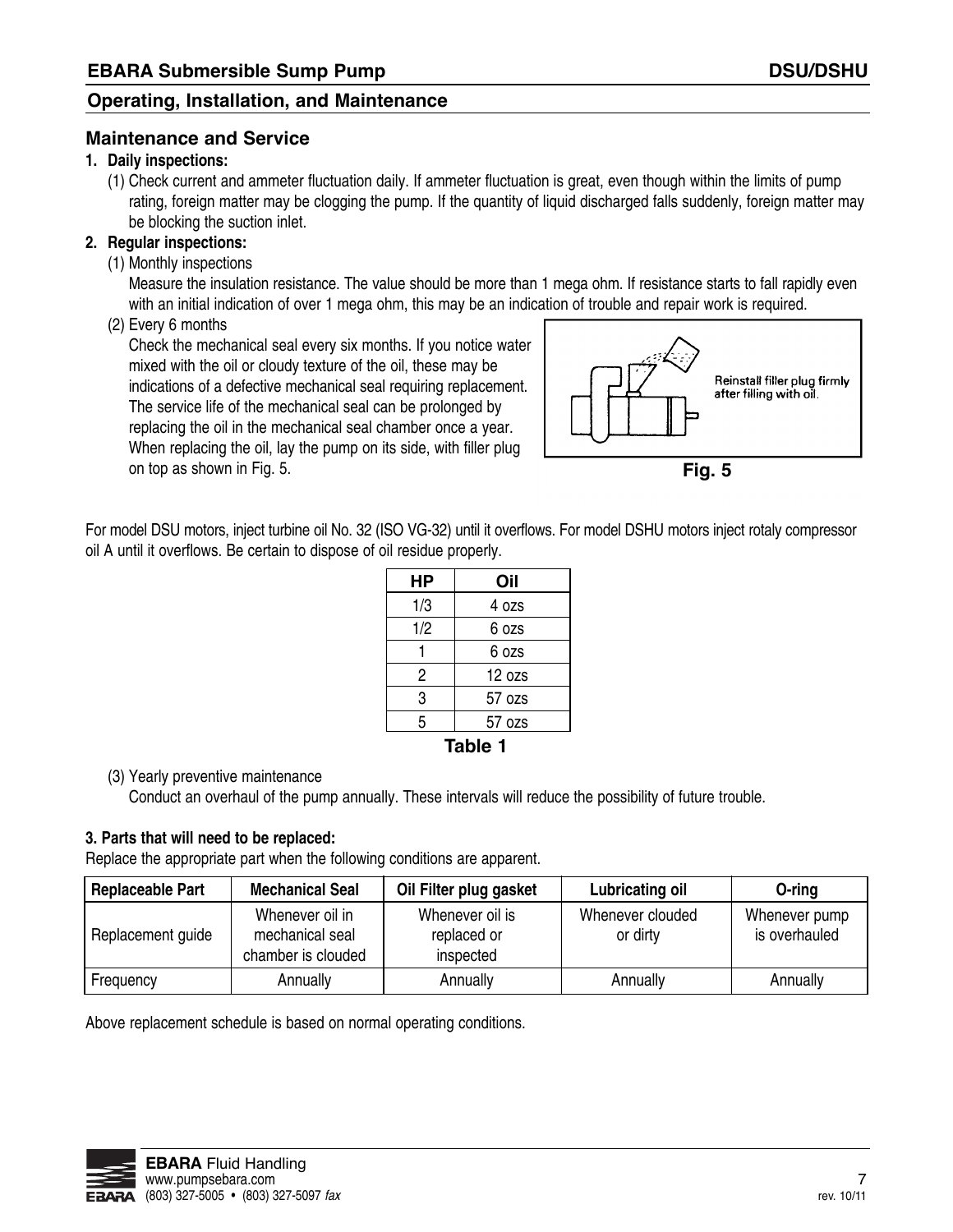#### **Troubleshooting**

## **A** CAUTION

All service should be done by factory trained or qualified personnel only.

| <b>Trouble</b>                                                                                                                                                                                                                                                                                                                                             | Cause                                                                                                                                                                                                                                                                                                                                                                                                                                                                                                                                         | Remedy                                                                                                                                                                                                                                                                                                                                                                                                                                                                                              |
|------------------------------------------------------------------------------------------------------------------------------------------------------------------------------------------------------------------------------------------------------------------------------------------------------------------------------------------------------------|-----------------------------------------------------------------------------------------------------------------------------------------------------------------------------------------------------------------------------------------------------------------------------------------------------------------------------------------------------------------------------------------------------------------------------------------------------------------------------------------------------------------------------------------------|-----------------------------------------------------------------------------------------------------------------------------------------------------------------------------------------------------------------------------------------------------------------------------------------------------------------------------------------------------------------------------------------------------------------------------------------------------------------------------------------------------|
| Does not start.<br>Starts, but<br>immediately stops.                                                                                                                                                                                                                                                                                                       | (1) Power failure<br>(2) Large discrepancy between power source and voltage<br>(3) Significant drop in voltage<br>(4) Motor phase malfunction<br>(5) Electric circuit connection faulty<br>(6) Faulty connection of control circuit<br>(7) Blown fuse<br>(8) Faulty magnetic switch<br>(9) Water is not at level indicated by float<br>(10) Float is not in appropriate level<br>(11) Float defective<br>(12) Short circuit breaker is functioning<br>(13) Foreign matter clogging pump<br>(14) Motor burned out<br>(15) Motor bearing broken | (1)-(3) Contact electric power company; devise counter-measures<br>(4) Inspect connections and magnetic switch<br>(5) Inspect electric circuit<br>(6) Correct wiring<br>(7) Replace with correct type of fuse<br>(8) Replace with correct type of magnetic switch<br>(9) Raise water level<br>(10) Move float to an appropriate starting level<br>(11) Repair or replace<br>(12) Repair location of short circuit<br>(13) Remove foreign matter<br>(14) Repair or replace<br>(15) Repair or replace |
| Operates, but stops<br>after a while.                                                                                                                                                                                                                                                                                                                      | (1) Prolonged dry operation has activated motor protector<br>and caused pump to stop<br>(2) High liquid temperature has activated motor protector<br>and caused pump to stop                                                                                                                                                                                                                                                                                                                                                                  | (1) Raise stop water level<br>(2) Lower liquid temperature                                                                                                                                                                                                                                                                                                                                                                                                                                          |
| Does not pump.<br>Inadequate volume.                                                                                                                                                                                                                                                                                                                       | (1) Reverse rotation<br>(2) Significant drop in voltage<br>(3) Operating a 60Hz pump on 50Hz<br>(4) Discharge head is high<br>(5) Large piping loss<br>(6) Low operating water level causes air suction<br>(7) Leaking from discharge piping<br>(8) Clogging of discharge piping<br>(9) Foreign Matter in suction inlet<br>(10) Foreign matter clogging pump<br>(11) Worn impeller                                                                                                                                                            | (1) Correct rotation (see Operation 2, (3))<br>(2) Contact electric power company and devise<br>counter-measures<br>(3) Check nameplate<br>(4) Recalculate and adjust<br>(5) Recalculate and adjust<br>(6) Raise water level or lower pump<br>(7) Inspect, repair<br>(8) Remove foreign matter<br>(9) Remove foreign matter<br>(10) Disassemble and remove foreign matter<br>(11) Replace impeller                                                                                                  |
| Over current                                                                                                                                                                                                                                                                                                                                               | (1) Unbalanced current and voltage<br>(2) Significant voltage drop<br>(3) Motor phase malfunction<br>(4) Operating 50HZ pump on 60Hz<br>(5) Reverse rotation<br>(6) Low head; excessive volume of water<br>(7) Foreign matter clogging pump<br>(8) Motor bearing is worn or damaged                                                                                                                                                                                                                                                           | (1) Contact electric power company and devise counter-measure<br>(2) Contact electric power company and devise counter-measure<br>(3) Inspect connections and magnetic switch<br>(4) Check nameplate<br>(5) Correct rotation (see Operation 2)<br>(6) Replace pump with low head pump<br>(7) Disassemble and remove foreign matter<br>(8) Replace bearing                                                                                                                                           |
| Pump vibrates;<br>excessive operating<br>noise.                                                                                                                                                                                                                                                                                                            | (1) Reverse rotation<br>(2) Pump clogged with foreign matter<br>(3) Piping resonates<br>(4) Gate valve is closed too far                                                                                                                                                                                                                                                                                                                                                                                                                      | (1) Correct rotation<br>(2) Disassemble and remove foreign matter<br>(3) Improve piping<br>(4) Open gate valve                                                                                                                                                                                                                                                                                                                                                                                      |
| Single phase motor:<br>Motor hums, but will not<br>run, over load trips.<br>In approximately 15-20<br>seconds. After an off<br>time of 30-60 seconds,<br>overload protector will<br>reclose. If motor again<br>hums and overload trips,<br>the fault is probably due to<br>either a defective start<br>capacitor or relay, or<br>perhaps the motor itself. | (1) Defective start capacitor<br>(2) Defective relay:<br>a) Check relay coil with continuity meter<br>b) Check for loose or broken connection in relay and<br>start capacitor circuit<br>c) If after step (2b) motor fails to start, check with<br>continuity indicator across terminal 162<br>(3) Defective motor; if motor fails to start after replacing<br>relay (start or run capacitor if used), motor may be<br>defective                                                                                                              | (1) Replace start capacitor.<br>(2a) Replace relay if open coil is found<br>(2b) If circuit is intact, replace start capacitor and restart motor<br>(2c) If no continuity is indicated, replace relay<br>(3) Check motor for electrical and mechanical defects                                                                                                                                                                                                                                      |

![](_page_7_Picture_6.jpeg)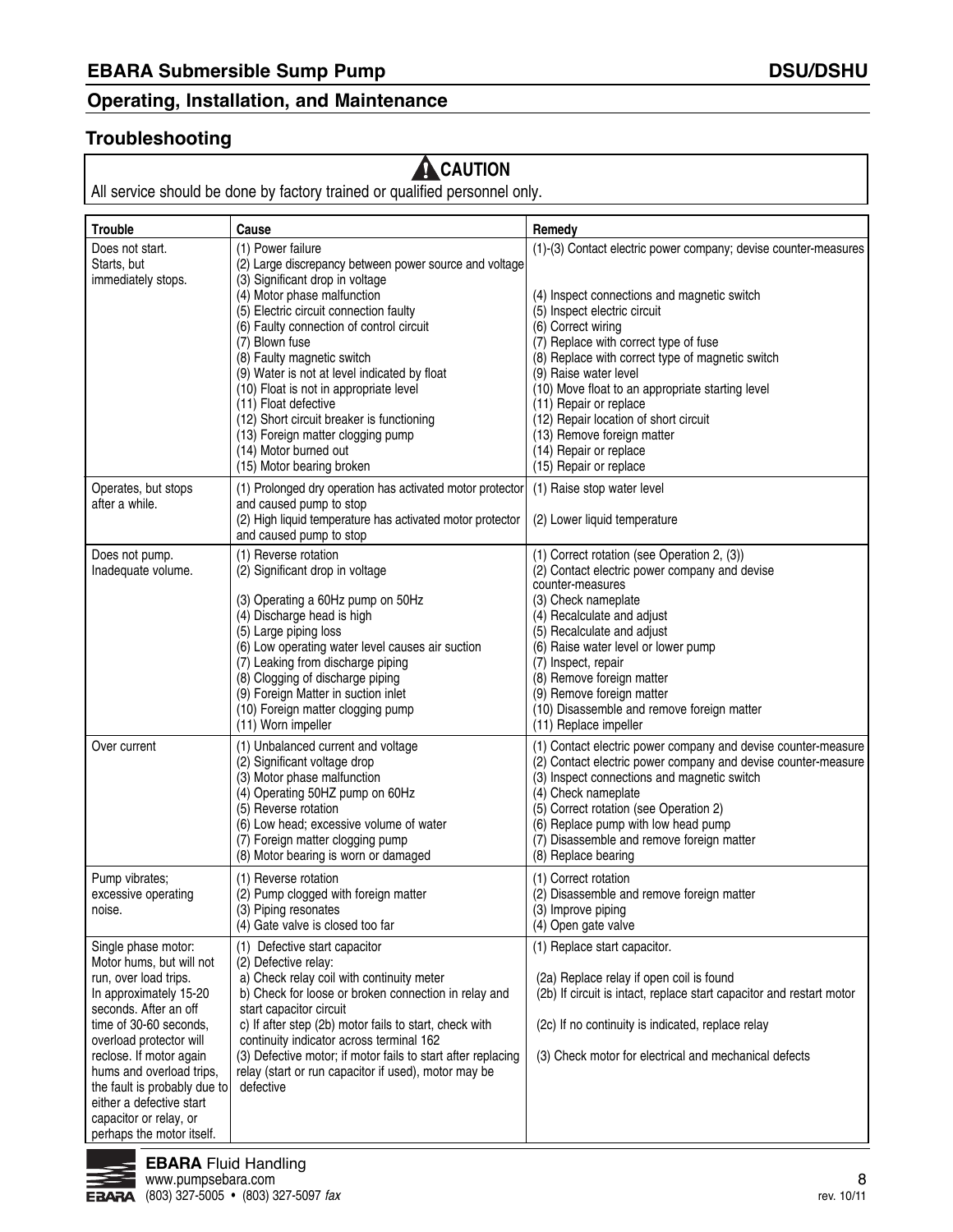#### **5. Construction**

#### **Model DSHU**

Hot Water Pumps  $1/2$  to 2HP

![](_page_8_Figure_5.jpeg)

Motors purchased as a complete unit.

| <b>PART</b><br>NO. | PART NAME              | <b>MATERIAL</b>     | ASTM, AISI<br>CODE | NO. FOR<br>1 UNIT | <b>PART</b><br>NO. | PART NAME                | <b>MATERIAL</b>      | ASTM, AISI<br>CODE | NO. FOR<br>1 UNIT |
|--------------------|------------------------|---------------------|--------------------|-------------------|--------------------|--------------------------|----------------------|--------------------|-------------------|
| 001                | <b>CASING</b>          | <b>CAST IRON</b>    | A48 Class 30       |                   | 193                | OIL PLUG                 | <b>BRASS</b>         | B36 No. 272        |                   |
| 012                | <b>SUCTION COVER</b>   | 304 STAINLESS       | AISI304            |                   | 219                | <b>COMPANION FLANGE</b>  | <b>CAST IRON</b>     | A48 Class 30       |                   |
| †021               | <b>IMPELLER</b>        | <b>CAST IRON</b>    | A48 Class 30       | 1                 | 244                | <b>STRAINER</b>          | <b>STEEL</b>         | A283 Grade D       |                   |
| 039                | <b>KEY</b>             | 420 STAINLESS       | AISI420            | 1                 | 801                | <b>ROTOR</b>             |                      |                    |                   |
| 048                | <b>IMPELLER NUT</b>    | <b>BRASS</b>        | B36 No. 272        |                   | 802                | <b>STATOR</b>            |                      |                    |                   |
| †111               | <b>MECHANICAL SEAL</b> |                     |                    | <b>SET</b>        | †811               | SUBMERSIBLE CABLE        |                      |                    |                   |
| <b>t115</b>        | O-RING                 | RUBBER (NBR)        |                    |                   | 814                | <b>MOTOR FRAME</b>       | <b>CAST IRON</b>     | A48 Class 30       |                   |
| +117-1             | <b>GASKET</b>          | PRESS BOARD         |                    |                   | 816                | <b>BRACKET</b>           | <b>CAST IRON</b>     | A48 Class 30       |                   |
| +117-2             | <b>GASKET</b>          | RUBBER (CR or NBR)  |                    |                   | 830                | <b>SHAFT</b>             | <b>403 STAINLESS</b> | AISI403            |                   |
| $+117-3$           | <b>GASKET</b>          |                     |                    |                   | 842                | <b>MOTOR COVER</b>       | <b>CAST IRON</b>     | A48 Class 30       |                   |
| $+117-4$           | GASKET (MODEL DSU)     | <b>RUBBER (NBR)</b> |                    |                   | 848                | <b>MOTOR PROTECTOR</b>   |                      |                    |                   |
|                    | O-RING (MODEL DSHU)    | <b>RUBBER (NBR)</b> |                    |                   | +849-1             | <b>BALL BEARING</b>      |                      |                    |                   |
| $120 - 1$          | <b>BOLT</b>            | 304 STAINLESS       | AISI304            | 3 or 4            | + 849-2            | <b>BALL BEARING</b>      |                      |                    |                   |
| 120-2              | <b>BOLTS</b>           | 304 STAINLESS       | AISI304            | 2                 | 865                | <b>HANDLE</b>            | 304 STAINLESS        | AISI304            |                   |
| 130-1              | <b>SCREW</b>           | 304 STAINLESS       | AISI304            |                   | 915                | <b>EXTERNAL TERMINAL</b> |                      |                    | $1 - 2$           |
| 130-2              | <b>SCREW</b>           | 304 STAINLESS       | AISI304            | 3 or 4            |                    |                          |                      |                    |                   |

†: Recommended spare parts.

![](_page_8_Picture_9.jpeg)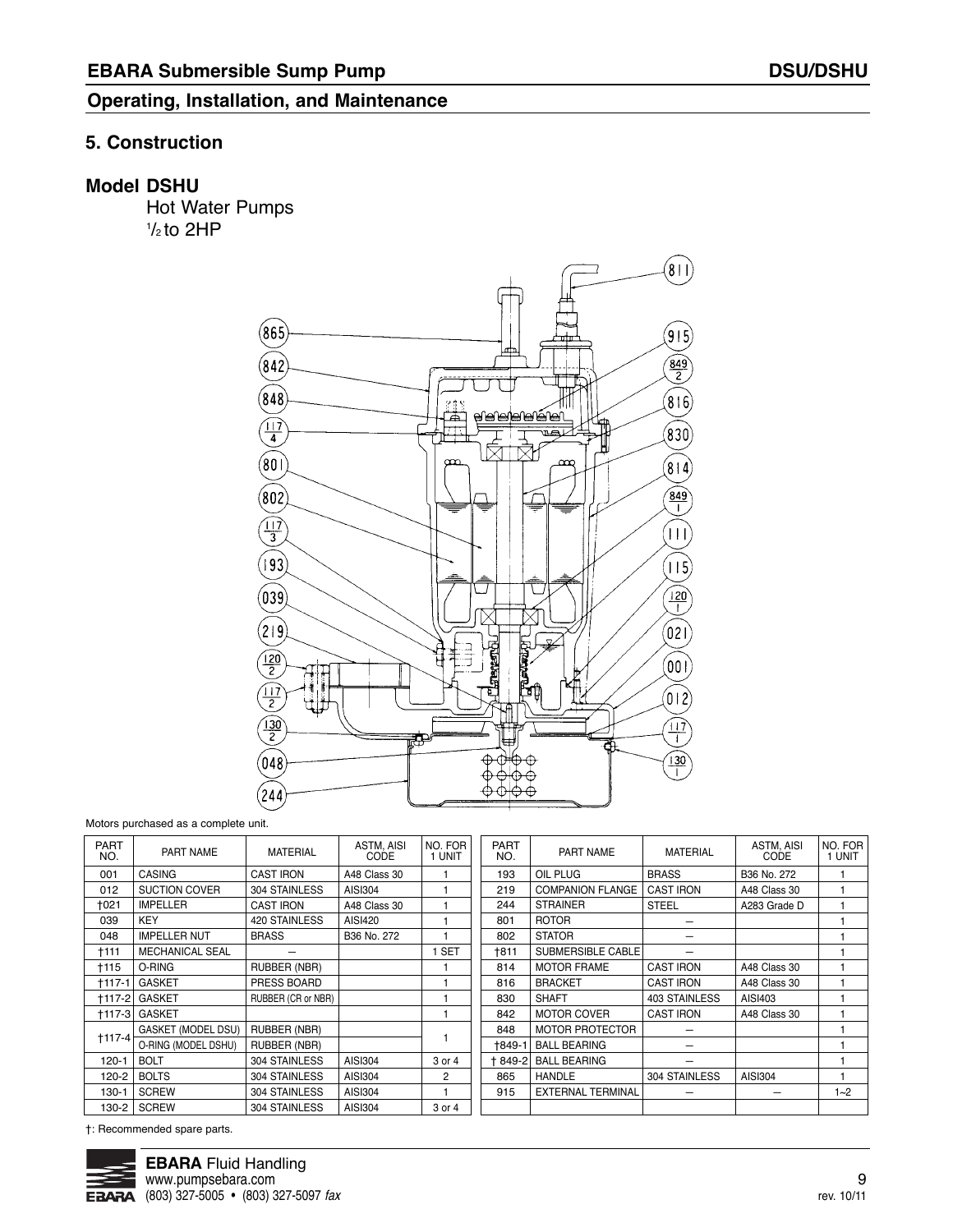#### **Model DSU**

3 to 10HP **Model DSHU**  Hot Water Pumps 3 to 5HP

![](_page_9_Figure_5.jpeg)

**71 3 to 5HP /2, 10HP**

![](_page_9_Figure_7.jpeg)

Motors purchased as a complete unit. Parts No. 915 is not installed for Model DSHU. Parts No. 117-4 is not installed, No. 115-2 is installed 2 pcs. for 71 /2 -10HP.

| <b>PART</b><br>NO. | <b>PART NAME</b>           | MATERIAL            | ASTM, AISI<br>CODE | NO. FOR<br>1 UNIT |  |
|--------------------|----------------------------|---------------------|--------------------|-------------------|--|
| 001                | CASING                     | <b>CAST IRON</b>    | A48 Class 30       | 1                 |  |
| 005                | <b>INTERMEDIATE CASING</b> | <b>CAST IRON</b>    | A48 Class 30       | 1                 |  |
| 012                | <b>SUCTION COVER</b>       | <b>CAST IRON</b>    | A48 Class 30       | 1                 |  |
| +021               | <b>IMPELLER</b>            | <b>DUCTILE IRON</b> | A536 GR60-40-18    | 1                 |  |
| 039                | KEY                        | 420 STAINLESS       | AISI420            | 1                 |  |
| 080                | <b>BUSHING</b>             | <b>STEEL</b>        | A283 Grade D       | 1                 |  |
| +107               | <b>WEARING RING</b>        | 304 STAINLESS       | <b>AISI 304</b>    | 1                 |  |
| †111               | <b>MECHANICAL SEAL</b>     |                     |                    | 1 SET             |  |
| $+115-1$           | O-RING                     | <b>RUBBER (NBR)</b> |                    | 1                 |  |
| +115-2             | O-RING                     | <b>RUBBER (NBR)</b> |                    | 1 or $2$          |  |
|                    | <b>+115-3 O-RING</b>       | RUBBER (NBR)        |                    | 1                 |  |
| $+117-1$           | <b>GASKET</b>              | PRESS BOARD         |                    | 1                 |  |
| +117-2             | <b>GASKET</b>              |                     |                    | 1                 |  |
|                    | <b>†117-3 GASKET</b>       |                     |                    | 1                 |  |
| $+117-4$           | <b>GASKET</b>              | RUBBER (NBR)        |                    | 1                 |  |
| $120 - 1$          | <b>BOLT</b>                | 304 STAINLESS       | AISI304            | 4                 |  |
| 120-2              | <b>BOLT</b>                | 304 STAINLESS       | AISI304            | 4                 |  |
| 120-3              | <b>BOLT</b>                | 304 STAINLESS       | AISI304            | 4                 |  |
| 120-4              | <b>BOLT</b>                | 304 STAINLESS       | <b>AISI304</b>     | 2                 |  |
| 125                | <b>BOLT</b>                | 304 STAINLESS       | AISI304            | 1                 |  |

PART NO. 130 135 174 193 200 244 277 801 802 †811 814 816 817 830 842 848 †849-1 †849-2 915 PART NAME **SCREW** WASHER DISCHARGE ELBOW OIL PLUG LIFTING HANGER STRAINER "V" RING ROTOR STATOR SUBMERSIBLE CABLE MOTOR FRAME BRACKET BRACKET **SHAFT** MOTOR COVER MOTOR PROTECTOR BALL BEARING BALL BEARING ExTERNAL TERMINAL MATERIAL 304 STAINLESS 304 STAINLESS CAST IRON **BRASS STEEL** STEEL RUBBER (NBR) — — — CAST IRON CAST IRON CAST IRON 403 STAINLESS CAST IRON —  $\overline{a}$ — ASTM, AISI CODE AISI304 AISI304 A48 Class 30 B36 No. 272 A283 Grade D A283 Grade D A48 Class 30 A48 Class 30 A48 Class 30 AISI403 A48 Class 30 NO. FOR 1 UNIT 2 1 1 1 1 1 1 1 1 1 1 1 1 1 1 1 1 1 1

†: Recommended spare parts.

![](_page_9_Picture_12.jpeg)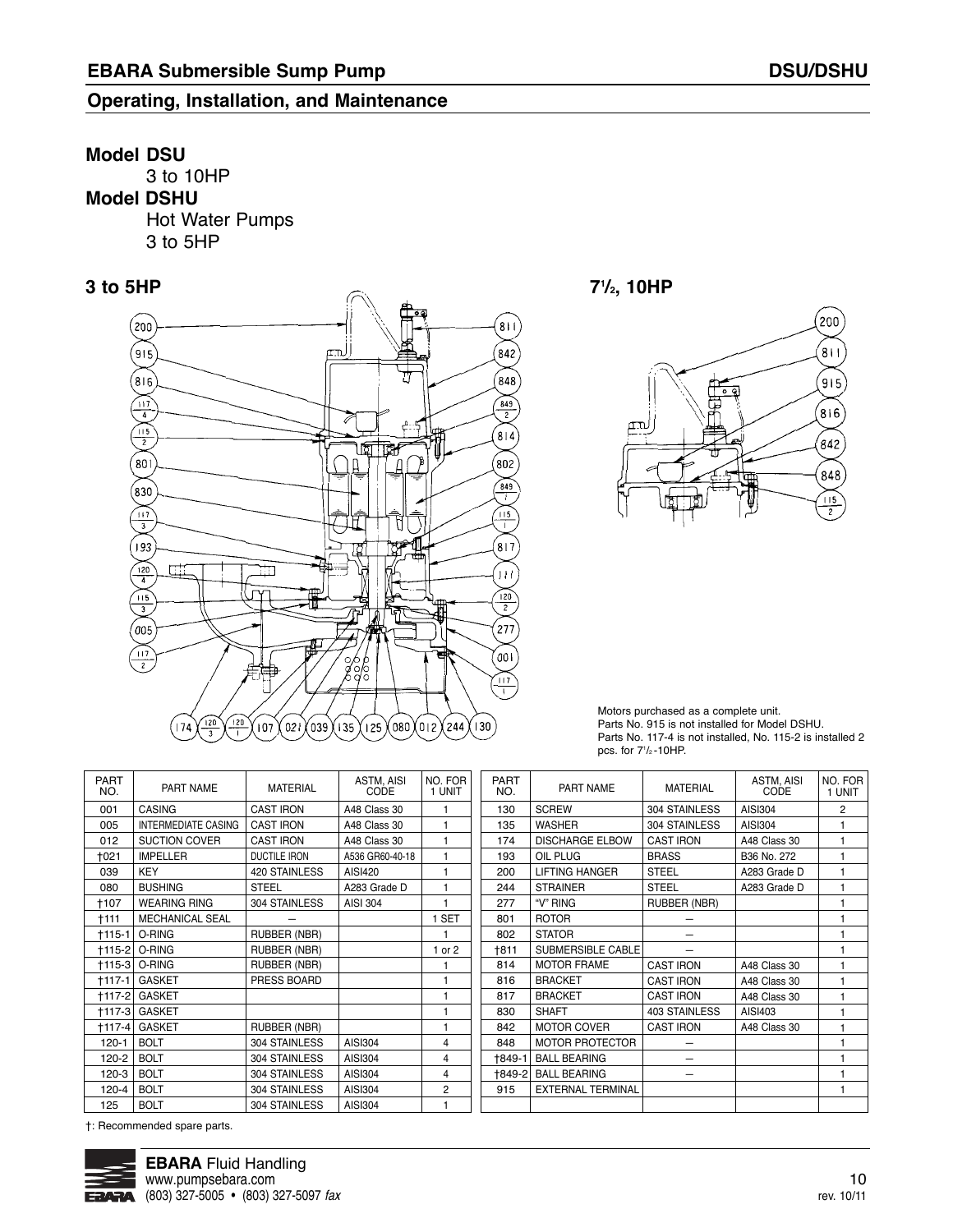#### **Maintenance and Service**

#### **6. Disassembly and assembly:**

### **A** CAUTION

All service should be done by factory trained or qualified personnel only. be sure to cut off power source before beginning disassembly.

Please contact the following for assistance: **EBARA Fluid Handling** Customer Service Manager 1651 Cedar Line Drive Rock Hill, South Carolina 29730

#### **Other**

#### **1. all specifications subject to change without notice**

#### **2. Limited warranty:**

EIC warrants for a period of twelve months from the date of initial startup or eighteen months from the date of shipment, whichever shall first occur (the "Warranty Period") the EIC Products to be delivered hereunder against defects in material and workmanship, under normal use and service when installed, used and maintained in accordance with instructions supplied by EIC. This is EIC's sole and exclusive warranty. It applies only to EIC Products and specifically excludes Other Equipment, whether or not such Other Equipment is included in EIC's scope of supply hereunder. Such Other Equipment is warranted only by its manufacturer. If such a defect appears in EIC Products within the Warranty Period and Purchaser has given EIC immediate written notice of same, EIC will either repair the part, or at its option replace the part, by shipping a similar part F.O.b. EIC's shipping point, or at its option refund an equitable portion of the purchase price. EIC may require the return of the defective part, transportation prepaid, to establish the claim. all costs of removal, reinstallation, field labor and transportation shall be borne by the Purchaser. No allowance will be made for repairs without EIC's written consent or approval, and the Warranty Period shall not be suspended upon stopping operation for warranty repairs, nor recommence upon completion of the warranty repairs, but shall run continuously from commencement until normal expiration. Repair parts shall carry no greater warranty than the remaining balance of the underlying EIC Product into which they may be installed, expiring at the same time as said underlying warranty.

any descriptions of the EIC Products or Other Equipment, any specifications, and any samples, models, bulletins, or similar material used in connection with this sale are for the sole purpose of identifying the said Equipment and are not to be construed as express or implied warranties. Unless during the warranty period all repairs or replacements or parts or components for EIC Products are with EIC-approved parts or components, and all warranty service is performed by EIC or its authorized distributor or representative, the warranty responsibility of EIC shall immediately terminate.

EIC MaKES NO OTHEr WarraNTY OF aNY KIND WHaTSOEVEr, EXPrESS Or IMPLIED; aND aLL WarraNTIES OF MErCHaNTabILITY aND FITNESS FOr a ParTICULar PUrPOSE arE HErEbY DISCLaIMED bY EIC aND EXCLUDED FrOM THESE CONDITIONS. The Purchaser's sole and exclusive remedy, whether upon warranty, contract or tort, including negligence, will be to proceed under this warranty. all liability of EIC shall terminate no later than the expiration of the Warranty Period.

![](_page_10_Picture_14.jpeg)